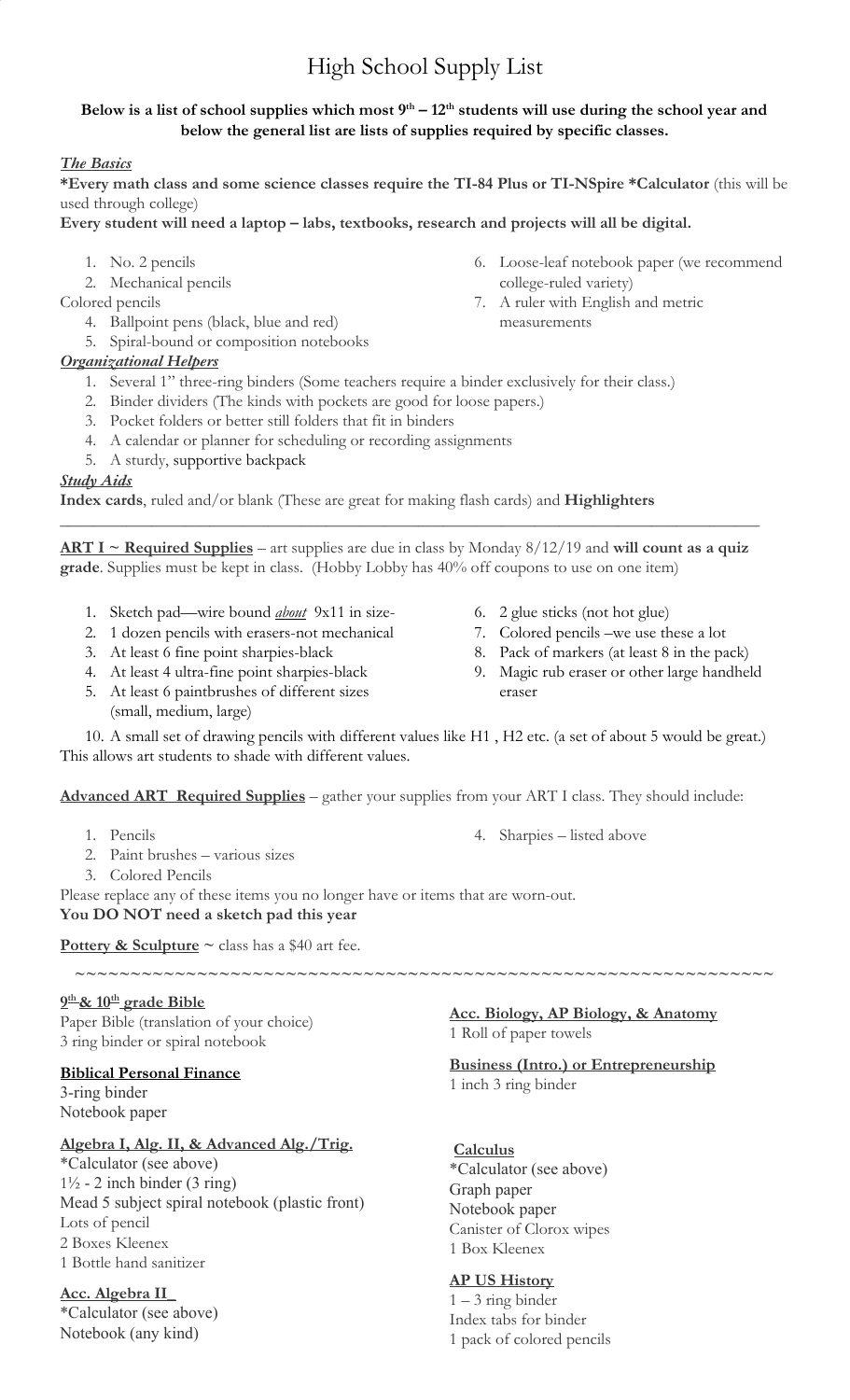#### 1 Bottle hand sanitizer

#### **Chemistry** 1 Box Kleenex 1 Canister of Clorox Wipes

#### **Conceptual Physics**

1 Box Kleenex 1 canister of Clorox Wipes

## **Geometry/Acc. Geometry**

\*Calculator (see above)

1 bag of small wrapped candy (no peanuts)...

1 Box of Kleenex

## **Government/AP Government**

2 Spiral Notebooks 1 Pocket size US Constitution by Hillsdale College~ for a free copy go to: **<https://lp.hillsdale.edu/free-pocket-constitution/>**

## **History**

3 ring binder Tabbed dividers for binder 1 Box Kleenex 1 Bottle hand sanitizer

## **9 th Grade English**

10 Blue or black pens 1 pack of highlighters 2 packs of loose leaf notebook paper 2 folders with pockets and prongs 1 Box Kleenex 1 Bottle hand sanitizer

## **10th Grade English**

1 or 1½ inch 3-ring notebook 4 dividers with pockets College rule notebook paper Colored pencils (8pk. or more – Crayola erasable) 1 Box Kleenex 1 Canister of Clorox Wipes

#### **11th Grade English**

Binder (3-ring) Dividers with pockets for binder (3-5) 2 pks. Notebook paper 1 pk. Multicolored pens 1 Box Kleenex 1 pk. light bulbs

## **AP Language & Composition**

*Black Boy* by Richard Wright (parts I & II) *The Violent Bear It Away* by O'Connor *Death of a Salesman* by Miller Highlighters (multiple colors) 1 pk. Multicolored pens 2 pks. Notebook paper 3-ring binder Dividers with pockets for binder (3-5) 2-3 black or blue pens 1 Box Kleenex

## **12th English**

Sharpened pencils 1½ - 2" Binder (3-ring) 2 notebook dividers - **must have pockets**

College rule notebook paper 3 Highlighters – 1 ea. - yellow, pink & green Crayola Erasable Colored Pencils – 12 pack Boys – 1 Bottle hand sanitizer Girls – 1 Box Kleenex

## **AP Literature**

Barron's AP Lit. & Comp. Study Guide 7<sup>th</sup> ed. ISBN# 978-1-4380-1064-9 *How to Read Literature Like a Professor* by Thomas C. Foster (revised edition) 1 – Wide-ruled composition book Black or blue pens 3 Highlighters – 1 ea. - yellow, pink & green Crayola Erasable Colored Pencils – 12 pack 1½ - 2" Binder (3-ring) 3 notebook dividers - **must have pockets** College rule notebook paper

## **Pre-calculus/Acc. Pre-calculus**

\*Calculator (see above) Graph paper Colored pencils Notebook paper 1 Box Kleenex 1 Canister of Clorox Wipes

#### **Spanish 1**

Post-it notes (any size or color) Pocket Folder for Handouts 1 Box Kleenex

## **Spanish 2 & Acc. Spanish 2**

Headset w/microphone for your computer (must be able to record your voice). 1 Bag of small wrapped candy (no chocolate) ie: Starbursts, Dum Dums, Gumballs, Jolly Ranchers... 1 Box of Kleenex

## **Spanish 3 & Acc. Spanish 3**

Post-it notes (any size or color) Pocket Folder for Handouts 1 Canister of germicidal wipes

#### **Spanish 4**

Post-it notes (any size or color) Pocket folder for papers 1 Roll of paper towels

#### **AP Spanish**

*5 Steps to a 5: Spanish Language & Culture* 9th

 edition by Dennis Lavoie Binder or Folder Notebook paper or spiral notebook 1 Bottle hand sanitizer

#### **Statistics**

TI-84 Plus \*Calculator or TI-NSpire \*Calculator Large spiral notebook – college ruled 1 Box Kleenex 1 Bottle hand sanitizer